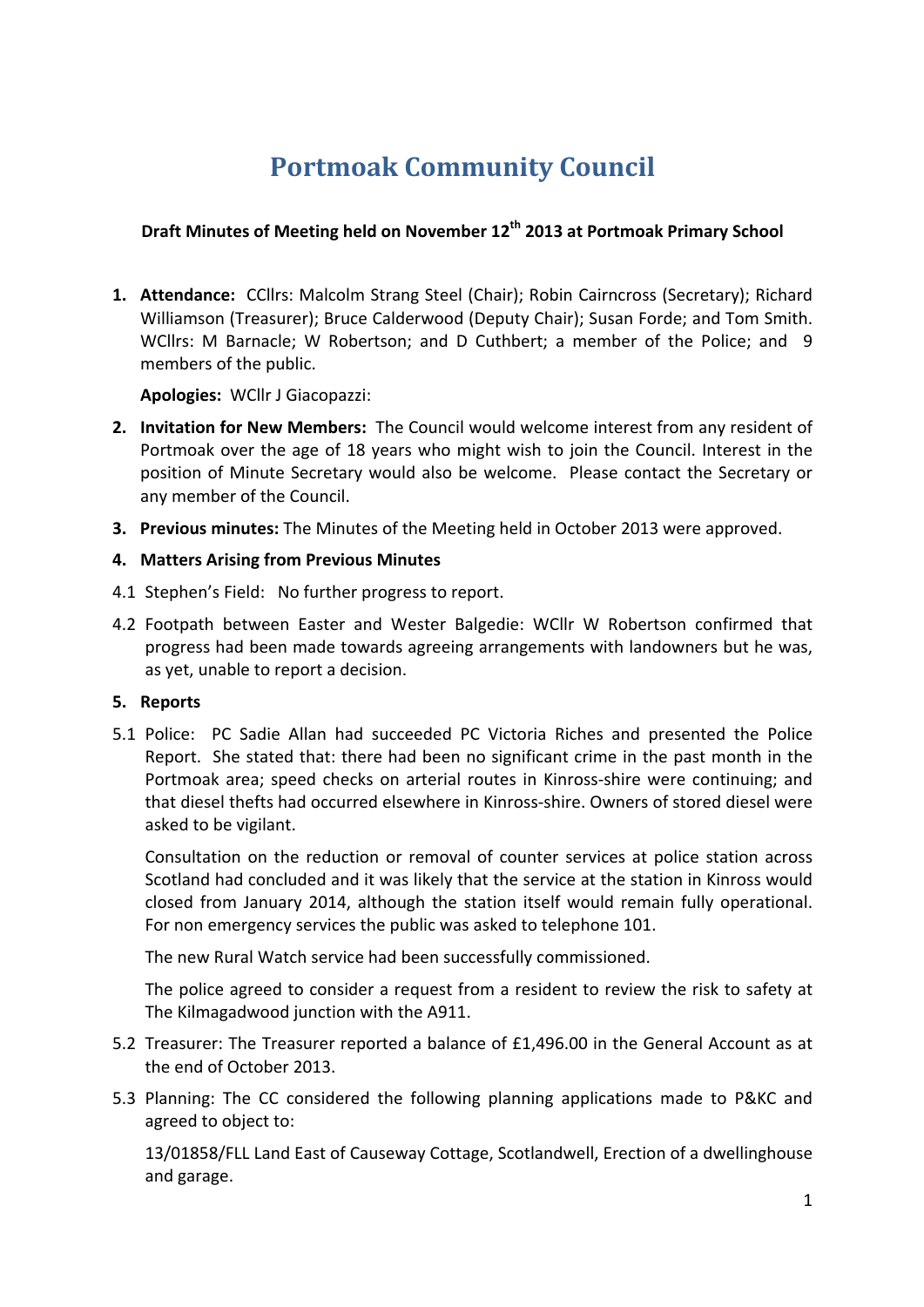As presented this application for a new dwellinghouse did not comply with current P&KC planning guidance, "Housing in the Countryside". However, the CC had received in writing and orally at the meeting supplementary information from the applicant and her representatives which, in its view, constituted significant material change to the application. The applicant was advised to communicate this direct to P&KC so that it may be put in the public domain and the application modified, as necessary, to take this into account. The CC agreed to refer without comment to the receipt of representations in its letter of objection.

The CC considered the following planning application and agreed not to object to:

13/01976/FLL Land North of Kilmagadwood Cottage, Scotlandwell Variation of condition 8 of planning permission 10/00134/FLL.

This plan for a revised road junction signalled that progress was at last being made towards securing a safe junction at Kilmagadwood. There was, however, some way to go before improvements could be assured. WCllr M Barnacle would hold a site meeting shortly with P&KC officials and local residents to pursue an expedient outcome.

These decisions were unanimous.

The CC noted the following decisions by P&KC:

13/01482/FLL Removal of conditions 2 and 3 (use of building and external storage) planning consent, 3 Middleburn Cottages, Kirkness Cardenden. Consent Refused

13/01543/FLL Erection of dwelling house - modification of (08/01803/FLL) change of house type, Balneathhill House, Easter Balgedie. Consent granted.

Local Development Plan: The CC is considering the decisions of the Government Reporters made in respect of the Draft Perth and Kinross Local Development Plan. It was focussing on implications for Portmoak.

Developer contributions: Progress has been slow in securing the £400 due for trees at The Green in Scotlandwell but a positive outcome now seemed likely. WCllr D Cuthbert agreed to explore: a potential hold up in the recent educational contribution for Portmoak Primary School; and the loss of developer contribution support for postexcavation archaeological work on 23 Bronze Age urns retrieved at the development site at Kilmagadwood.

5.4 Roads: CCllr Bruce Calderwood presented a "Summary Road Report" for Portmoak. The Report provided an excellent tool for monitoring progress with some 16 different areas of required work across the Portmoak road network. It would be taken forward by Ward Councillors and discussed at a meeting with P&KC road officials to be held shortly. Of note were: notification of specific areas for additional grass cutting; and progress in installing blind summit signs on the B9097 - the south loch road.

The CC was concerned that it had not been possible to recruit local farmers as third party contractors to support snow clearing within Portmoak in adverse conditions. Access to Glenlomond could prove a particular challenge. The CC would contact the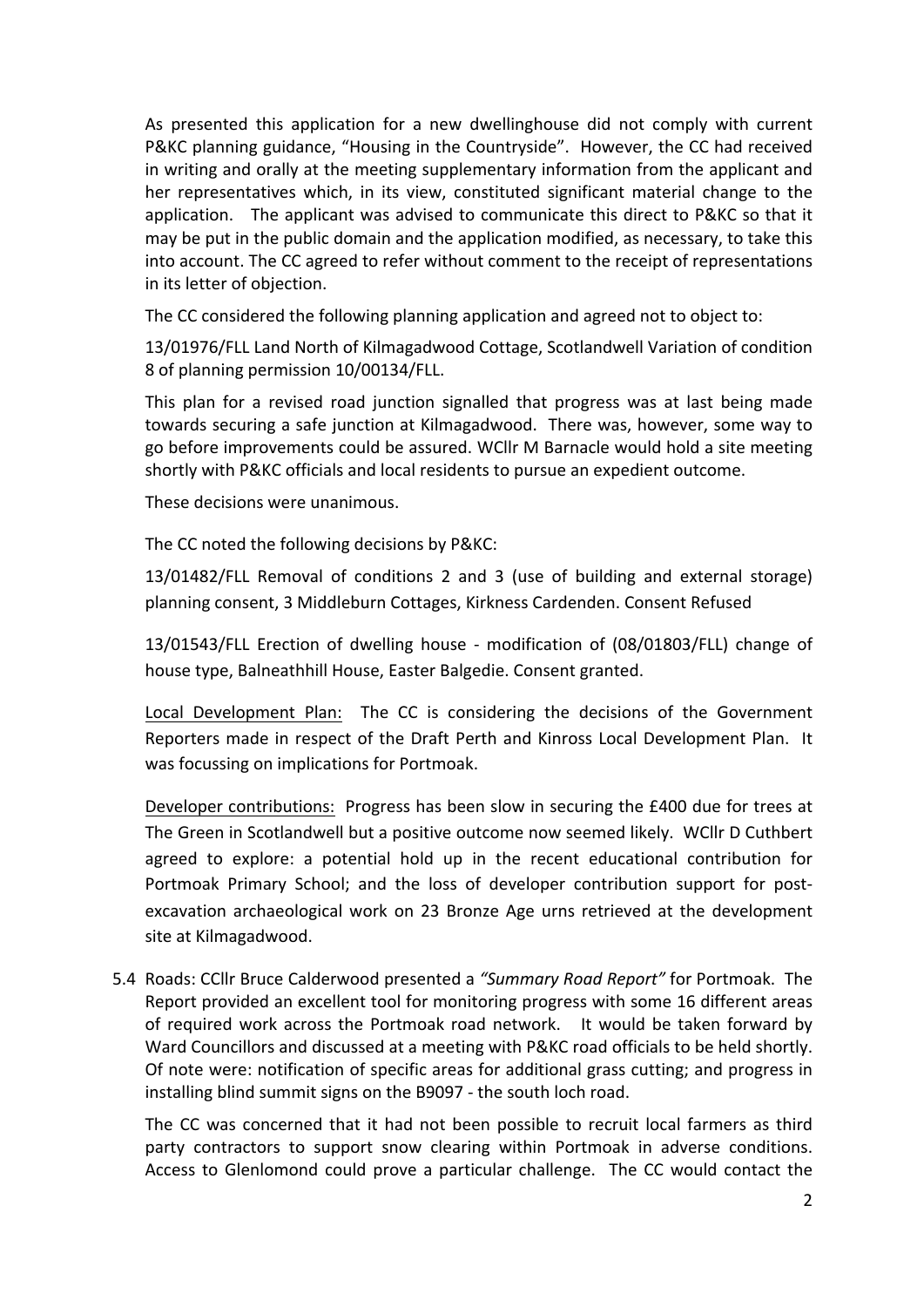P&KC officers concerned to explore what further could be done to ensure support in difficult conditions.

Following recent accidents in the vicinity of the entrance to RSPB Vane Farm from the B9097 - the south loch road, the CC noted a request from RSPB Vane Farm for a reduced speed limit around the entrance. The CC was pleased to support that request. The matter was being taken forward by WCllr W Robertson as part of work to improve access to Vane Farm to and from the Heritage Trail.

5.5 Paths: CCllr Tom Smith proposed that a "Paths Sub-group" of the Council should be formed to consider and take forward matters concerning the maintenance and administration of paths across Portmoak - including core paths and the Michael Bruce Way. The Council warmly welcomed this initiative and, as membership is open to anyone, asks that those interested in supporting the Sub-group contact Tom Smith on 0159 284 1160. 

## **6. Donation of Trees from the Scottish Woodland Trust**

Arrangements were in hand to distribute the trees across Portmoak. Anyone interested in securing trees should contact Tom Smith on 0159 284 1160.

#### **7. Renewal of Annual Insurance: Employers and Public Liability**

The provision of annual insurance was noted and would be drawn to the attention of local residents.

#### **8. Kinross-shire Community Council Network**

A meeting of the Forum would be held on 20 November with representation from Portmoak CC. Its agenda would include landscape designation, planning procedures in the Loch Leven catchment area, and fracking.

#### **9. Ward Cllr Reports**

WCllr Barnacle: Reported progress with the Local Development Plan and of plans to hold a meeting of the Kinross-shire Community Council Network. Consultation was now underway on the Community Empowerment (Scotland) Bill with the closing date for responses 24<sup>th</sup> January 2014.

WCllr D Cuthbert reminded the CC about events in the forthcoming Winter festival

#### 10. Matters previously notified to the Secretary plus matters raised from the floor.

No matters notified.

#### **11. AOCB**

The CC welcomed John Ross, Chairman of Kinross-shire Cricket Club. Mr Ross reported on a very active year in the Club's history as it moved to establish its new base at Loch Leven's Larder. Both senior and junior parts of the club had had a very busy and successful year. More that 120 children from across Kinross-shire and beyond were involved each week during the season in club activities. The Club had been successful in achieving its funding goals and with planning consent now secured, a pavilion with car parking would be built in the spring. The Club would make the pavilion available for